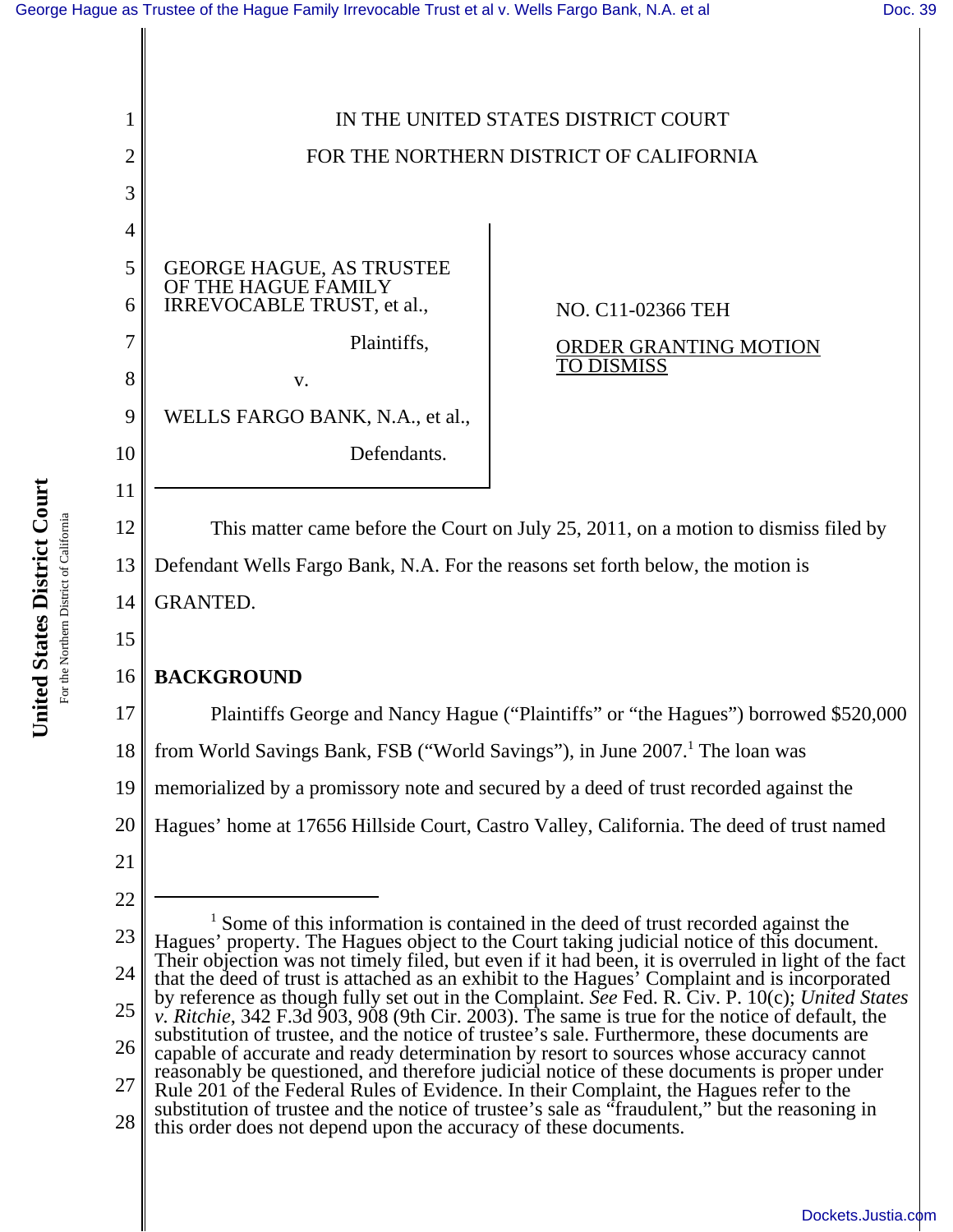1 2 World Savings as the lender and Golden West Savings Association Service Co. ("Golden West") as trustee.

3 4 5 6 7 World Savings changed its name to Wachovia Mortgage, FSB, on December 31, 2007.<sup>2</sup> In November 2009, this entity changed its name to Wells Fargo Bank Southwest, N.A., and merged into Wells Fargo Bank, N.A. ("Wells Fargo" or "Defendant"). Because Wells Fargo has shown that World Savings and Wells Fargo are now one and the same, allegations against World Savings will be construed as allegations against Wells Fargo.

8 9 10 11 12 13 14 The Hagues defaulted on their loan sometime before August 1, 2010. Purportedly acting as an agent for Wells Fargo, NDEx West, LLC ("NDEx"), recorded a notice default against the Hagues' home on January 4, 2011. On January 20, 2011, NDEx recorded a substitution of trustee naming itself the trustee. NDEx recorded a notice of trustee's sale on March 30, 2011. Plaintiffs filed suit against Wells Fargo and NDEx in Alameda County Superior Court on April 25, 2011, seeking declaratory and injunctive relief. The Complaint alleges that Wells Fargo does not have a legal interest in the Hagues' loan.

15 16 17 18 19 20 21 22 Wells Fargo removed the case to this Court, and on May 20, 2011, it filed a motion to dismiss. A few days later, on May 24, 2011, the Hagues filed an ex parte application for a temporary restraining order and preliminary injunction to halt a trustee's sale scheduled for May 26, 2011. The Court granted a temporary restraining order and issued an order to show cause as to why a preliminary injunction should not issue. The Court denied the preliminary injunction and the Hagues appealed. The Hagues asked the Court to enjoin the sale of their home pending appeal, and in light of the fact that the Hagues had reformulated their arguments, the Court granted the injunction halting any sale of their home. The Hagues have

23

<sup>24</sup> 25 <sup>2</sup> The Hagues also filed untimely objections to Wells Fargo's request for judicial notice of five documents establishing the history of World Savings. Even if the Court were to consider these objections, they would be overruled. The Court grants Wells Fargo's request for judicial notice of Exhibits B through F, which are true and correct copies of documents reflecting official acts of the executive branch of the United States, and are judicially

<sup>26</sup> 27 noticeable pursuant to Rule 201(b)(2) of the Federal Rules of Evidence. *See Hite v. Wachovia Mortg.*, 2:09-cv-02884, 2010 U.S. Dist. LEXIS 57732, at \*6-\*7 (E.D. Cal. June 10, 2010) (taking judicial notice of Exhibits B through E); *Paralyzed Veterans of Am. v. McPherson*, No. C 06-4760, 2008 U.S. Dist. LEXIS 69542, at \*17-\*18 (N.D. Cal. Sept. 8,

<sup>28</sup> 2008) (taking judicial notice of information on government websites).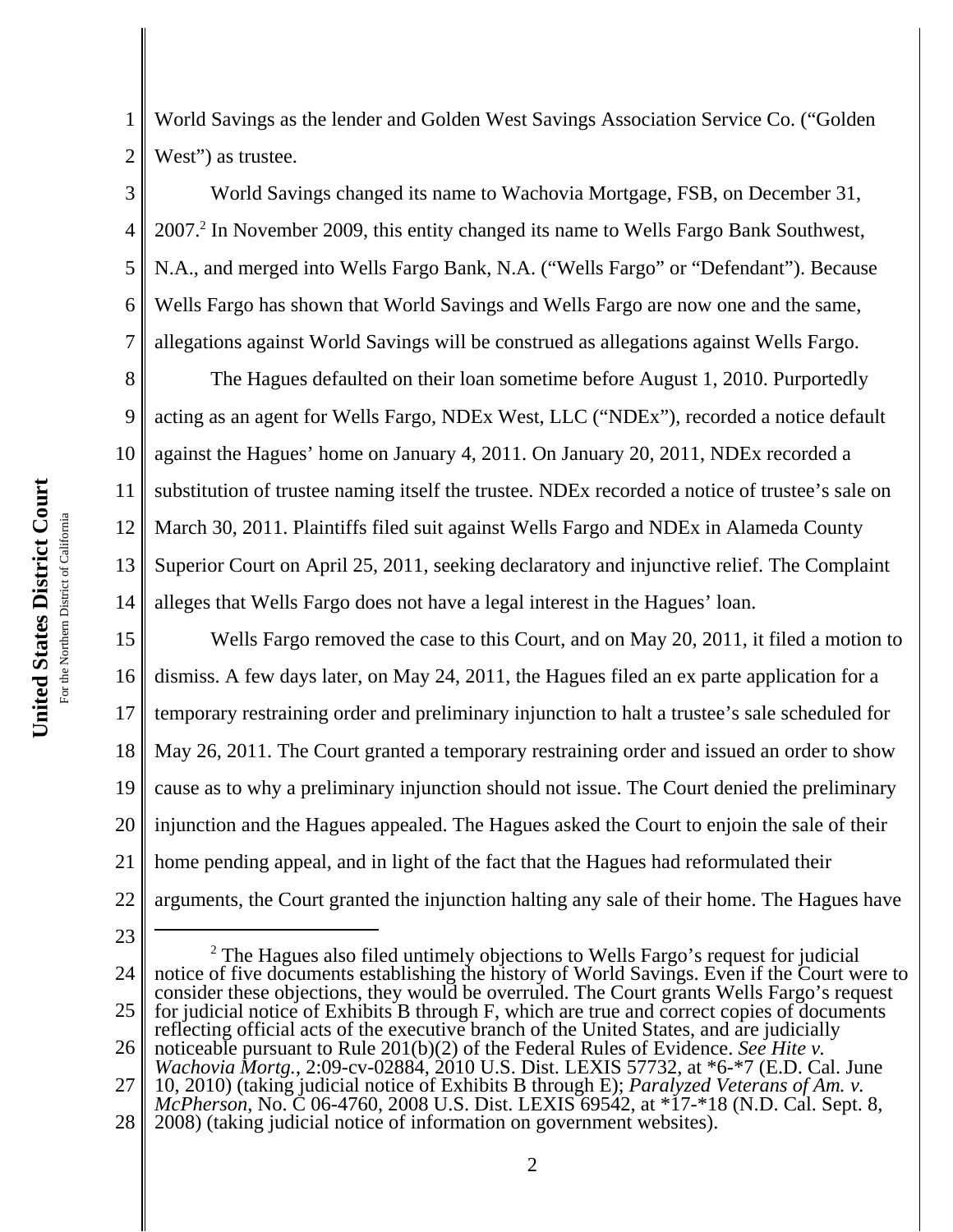1 2 since dismissed their appeal. This prompted Wells Fargo to request that the injunction be dissolved.

3 4 Wells Fargo's motion to dismiss and request to dissolve the injunction are now before the Court.

#### 6 **LEGAL STANDARD**

5

7 8 9 10 11 12 Dismissal is appropriate under Federal Rule of Civil Procedure 12(b)(6) when a plaintiff's allegations fail "to state a claim upon which relief can be granted." In ruling on a motion to dismiss, the Court must "accept all material allegations of fact as true and construe the complaint in a light most favorable to the non-moving party." *Vasquez v. L.A. County*, 487 F.3d 1246, 1249 (9th Cir. 2007). Courts are not, however, "bound to accept as true a legal conclusion couched as a factual allegation." *Iqbal*, 129 S. Ct. at 1949-50.

13 14 15 16 17 18 19 20 21 22 23 A Rule 12(b)(6) dismissal "can be based on the lack of a cognizable legal theory or the absence of sufficient facts alleged under a cognizable legal theory." *Balistreri v. Pacifica Police Dep't*, 901 F.2d 696, 699 (9th Cir. 1990). To survive a motion to dismiss, a plaintiff must plead "enough facts to state a claim to relief that is plausible on its face." *Bell Atlantic Corp. v. Twombly*, 550 U.S. 544, 570 (2007). Plausibility does not equate to probability, but it requires "more than a sheer possibility that a defendant has acted unlawfully." *Iqbal*, 129 S. Ct. at 1949. "A claim has facial plausibility when the plaintiff pleads factual content that allows the court to draw the reasonable inference that the defendant is liable for the misconduct alleged." *Id.* Dismissal of claims that fail to meet this standard should be with leave to amend unless it is clear that amendment could not possibly cure the complaint's deficiencies. *Steckman v. Hart Brewing, Inc.*, 143 F.3d 1293, 1296 (9th Cir. 1998).

- 24 25 // //
- 26 //
- 27 //
- 28 //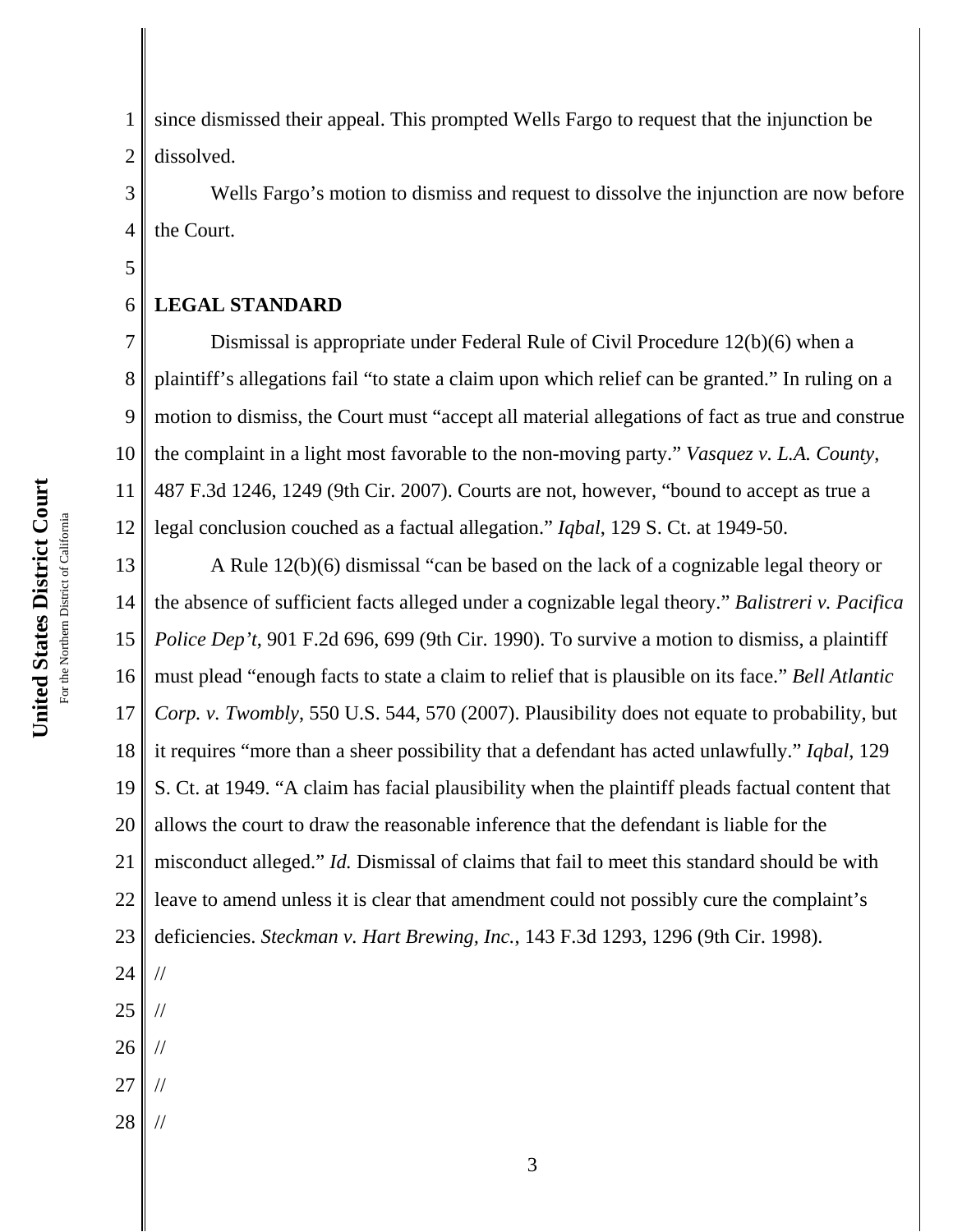#### 1 **DISCUSSION**

# 2 **I. Motion to Dismiss**

3 4 5 6 7 8 9 The Hagues bring two claims against Wells Fargo. The first is for declaratory relief, the second is for injunctive relief. Wells Fargo argues that both claims should be dismissed because they are preempted by the Home Owners' Loan Act ("HOLA"), 12 U.S.C. § 1461, *et seq.*, and because the Hagues have failed to tender. It also argues that the claim for declaratory relief should be dismissed because note ownership claims are not actionable and Wells Fargo has the authority to foreclose. Finally, Wells Fargo argues that the claim for injunctive relief should be dismissed because it is a remedy and not a cause of action.

10 11 12 13 Plaintiffs argue that HOLA does not preempt their claims, that the tender rule does not bar their claims, and that Wells Fargo is not a real party in interest and therefore cannot foreclose on the Hagues' home. The Court will first evaluate the Hagues' claim for injunction, and will then turn to their claim for declaratory relief.

## 15 **A. Claim for Injunction**

16 17 18 19 20 21 22 Wells Fargo argues that an injunction is a form of relief rather than a cause of action. Plaintiffs fail to respond to this argument. The Court agrees with Wells Fargo that injunctive relief "is a remedy and not, in itself, a claim, and a claim must exist before injunctive relief may be granted." *See Shell Oil Co. v. Richter*, 52 Cal. App. 2d 164, 168, 125 P.2d 930 (1942) (citation omitted). Wells Fargo's motion to dismiss the Hagues' second claim for injunctive relief is therefore GRANTED. Because the Hagues could plead no set of facts that would state a claim for injunctive relief, this claim is DISMISSED WITH PREJUDICE.

23

14

#### 24 **B. Claim for Declaratory Relief**

25 26 27 The Hagues bring their claim for declaratory relief under California Civil Procedure Code section 1060, which allows a party to a contract or written instrument to seek declaratory relief "in cases of actual controversy relating to the legal rights and duties of the

28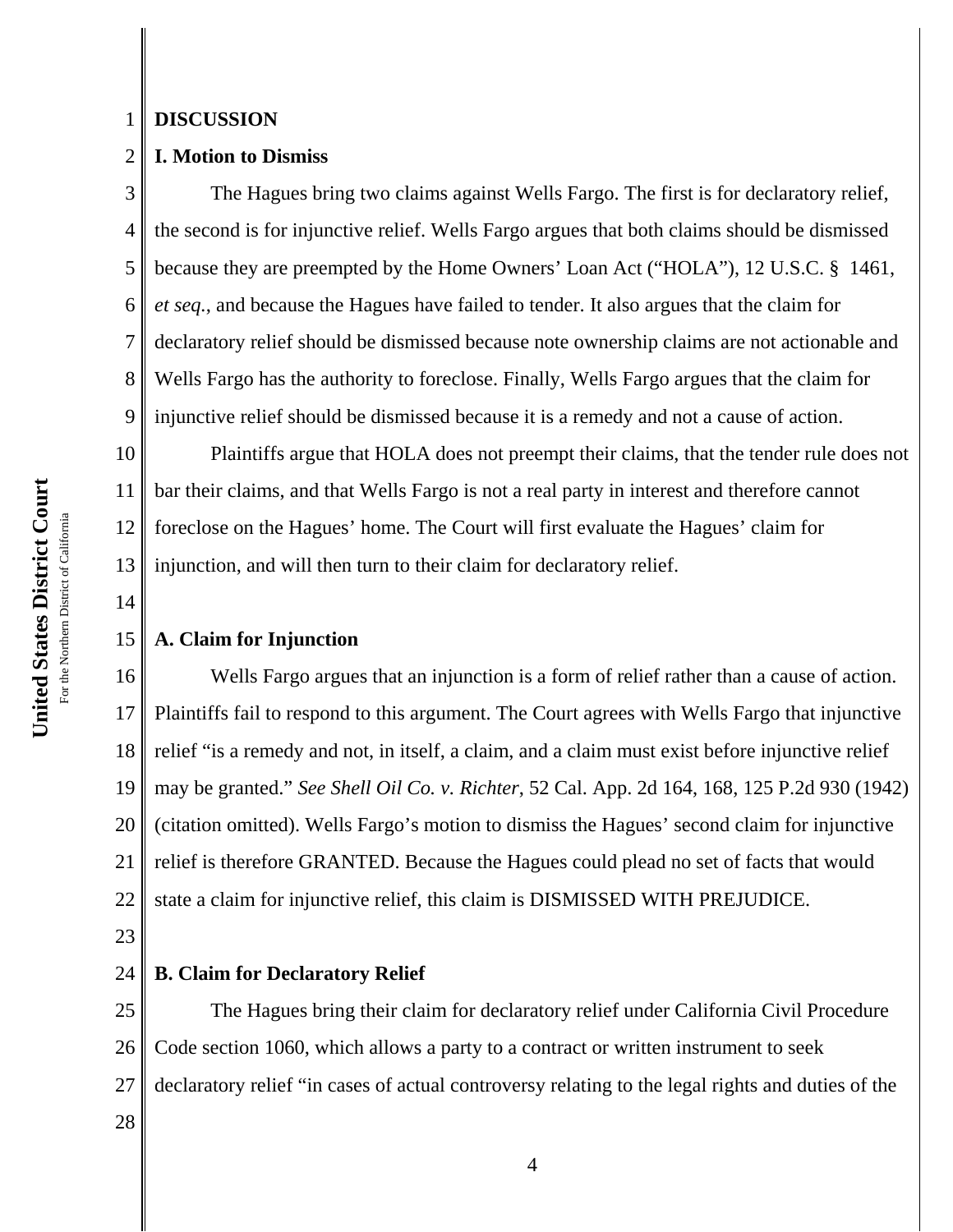1 2 respective parties . . . ." Cal. Civ. Pro. Code § 1060. In their Complaint, the Hagues state that an actual controversy exists because Wells Fargo

> is trying to foreclose on the Plaintiffs' real property . . . when Plaintiff has not been provided with any evidence that said Defendants have full and unencumbered legal title to both the Note and Deed of Trust; where there is no evidence of how [Wells Fargo] became the legal "substituted trustee" of the Deed of Trust; where there is evidence showing that [the] Note and Deed of Trust are contained in a trust; and where the Substitution and the Notice are fraudulent documents.

8 Compl. ¶ 27.

3

4

5

6

7

9 10 11 12 13 14 15 16 17 18 19 20 21 22 23 24 25 26 Wells Fargo need not demonstrate that it has "full and unencumbered legal title" in order to foreclose on the Hagues' property. *Id.* It need only comply with California's nonjudicial foreclosure statutes. *See Gomes v. Countrywide*, 192 Cal. App. 4th 1149, 1154 (2011) (California's nonjudicial foreclosure statutes "cover every aspect of exercise of the power of sale contained in a deed of trust."). In California, "[t]he comprehensive statutory framework established to govern nonjudicial foreclosure sales is intended to be exhaustive." *Moeller v. Lien*, 25 Cal. App. 4th 822, 834 (1994). This framework is set out in California Civil Code sections 2924 through 2924k. *Id.* at 830. The original note need not be produced in order to initiate nonjudicial foreclosure. *Hafiz v. Greenpoint Mortgage Funding, Inc.*, 652 F. Supp. 2d 1039, 1043 (N.D. Cal. 2009). "The trustee, mortgagee, or beneficiary, or any of their authorized agents" has the power to initiate nonjudicial foreclosure. Cal. Civ. Code §  $2924(a)(1)$ . "The purposes of this comprehensive scheme are threefold: (1) to provide the creditor/beneficiary with a quick, inexpensive and efficient remedy against a defaulting debtor/trustor; (2) to protect the debtor/trustor from wrongful loss of the property; and (3) to ensure that a properly conducted sale is final between the parties and conclusive as to a bona fide purchaser." *Moeller*, 25 Cal. App. 4th at 830. The Hagues have failed to articulate a basis for challenging Wells Fargo's ability to foreclose under California's nonjudicial foreclosure statutes.

27 28 The Hagues' legal arguments are unpersuasive. They contend that Wells Fargo must establish that it is the "real party in interest" in order to exercise the power of sale. At oral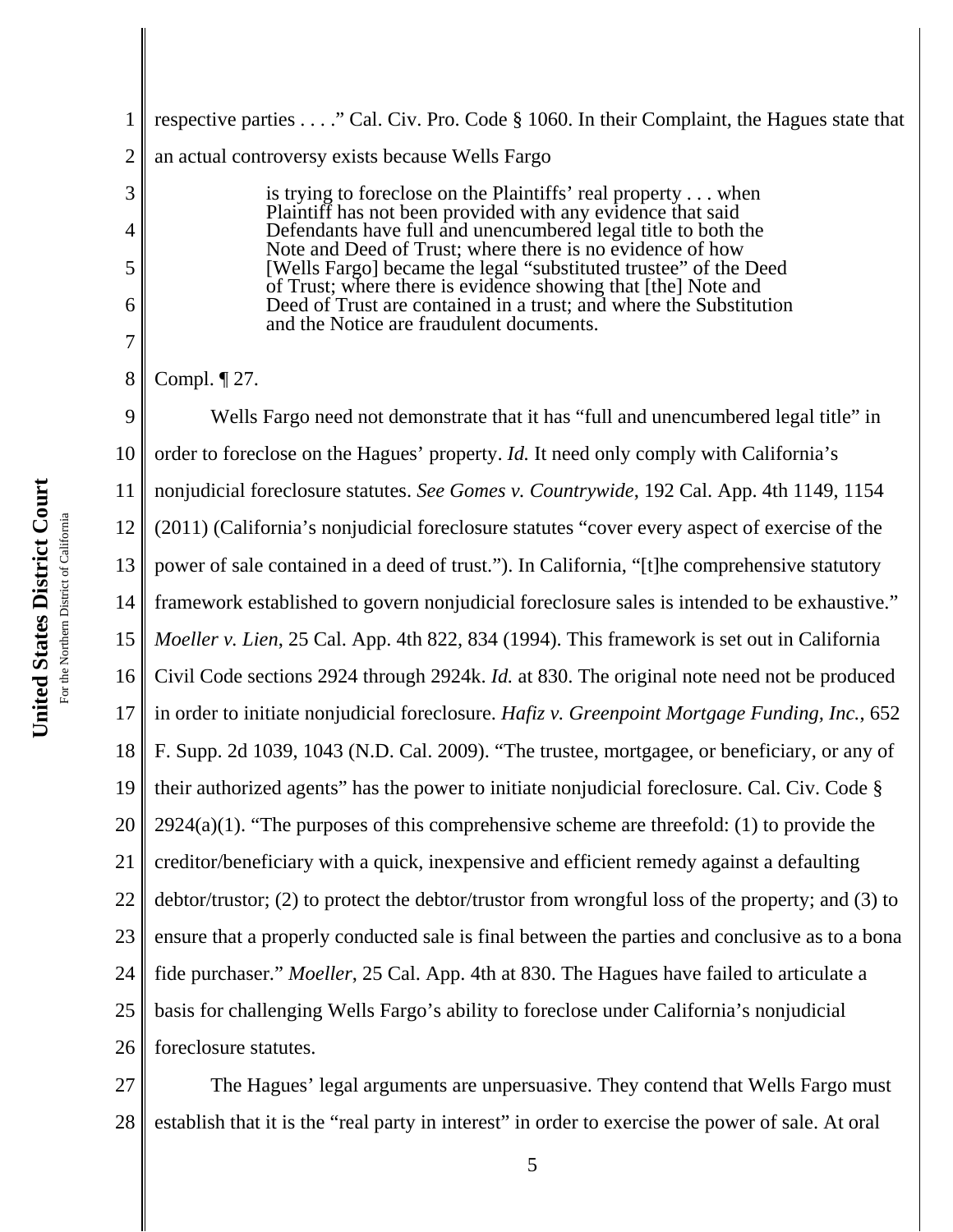1 2 3 4 5 6 7 8 9 10 11 12 13 14 15 16 argument, the Hagues offered *In re Veal*, a bankruptcy appellate decision, to support this legal theory. No. 09-14808, 2011 WL 2652328 (9th Cir. BAP June 10, 2011). In *In re Veal*, borrowers in bankruptcy proceedings challenged (1) the standing of a bank to seek relief from a stay; and (2) the standing of the bank's agent to file a proof of claim. *Id.* at \*4. The court noted that the doctrine of prudential standing requires a plaintiff to assert his or her own legal rights rather than the rights of others. *Id.* at \*5. To determine whether the bank or its agent had legal rights, the court looked to whether they were real parties in interest – an inquiry that involved an examination of who owned or had a property interest in the note in light of the requirements of the Uniform Commercial Code ("UCC"). *Id. In re Veal* is irrelevant to this case because standing is not an issue – Wells Fargo is a defendant, not a plaintiff, and thus need not establish constitutional standing. Furthermore, *In re Veal* acknowledges that California has altered the UCC rule regarding the significance of note possession and ownership. *Id.* at \*13. Provisions of California's nonjudicial foreclosure framework "may give lenders a nonbankruptcy right to commence foreclosure based solely upon their status as assignees of a mortgage or deed of trust, and without any explicit requirement that they have an interest in the note." *Id.* at \*13 n.34.

17 18 19 20 21 22 23 24 The deed of trust at issue here lists World Savings as the lender. Judicially noticeable documents show that World Savings and Wells Fargo are one and the same. Thus Wells Fargo's rights as lender under the deed of trust and under California's nonjudicial foreclosure statutes are controlling. The Court agrees with Wells Fargo that the Hagues' allegations regarding Wells Fargo's ownership interest in the loan are insufficient to support a claim for declaratory relief. Accordingly, the Court need not reach Wells Fargo's arguments regarding the tender rule or HOLA preemption. Wells Fargo's motion to dismiss this claim is GRANTED.

25 26 27 28 The Court doubts that amendment can cure the deficiencies outlined above. In an abundance of caution, however, the Hagues' claim for declaratory relief is DISMISSED WITHOUT PREJUDICE. The Court reminds the Hagues that an amendment, should they choose to amend, must comply with the requirements of Rule 11(b) of the Federal Rules of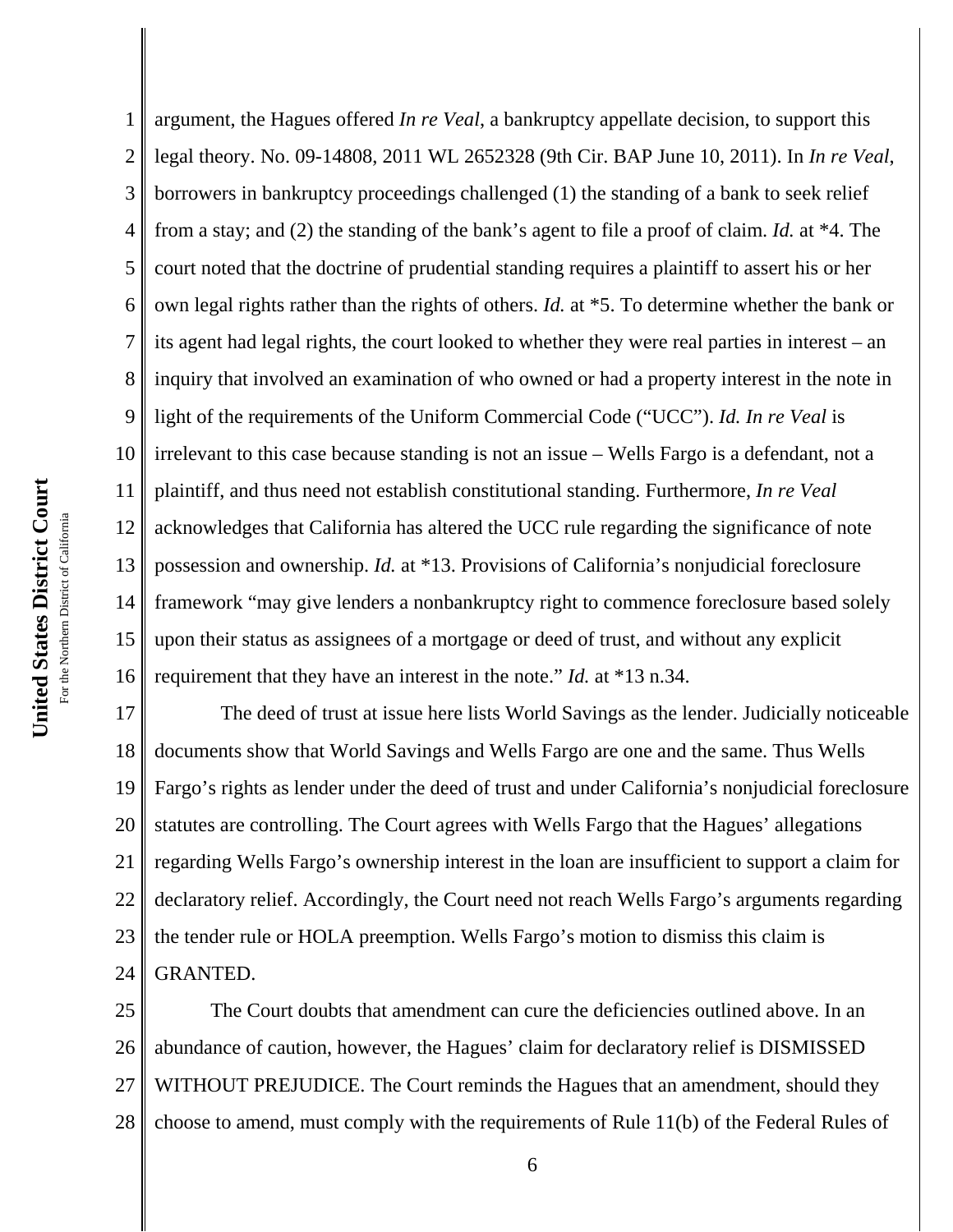1 2 3 4 Civil Procedure. Pleadings must not be presented for an improper purpose, such as unnecessary delay, and legal claims may not be frivolous. By presenting an amended complaint to the Court, the Hagues' counsel certifies that the amendment is in accord with Rule 11(b).

5 6 7 8 9 10 11 12 13 Amending the Complaint is not merely a matter of reformulating allegations in terms of California's nonjudicial foreclosure statutes. *See, e.g.*, *Gomes*, 192 Cal. App. 4th 1149 (dismissing declaratory relief action brought to determine whether the foreclosing entity had authority to do so under California Civil Code section 2924(a)). The Hagues must also reckon with serious preemption issues. *See Winding v. Cal-Western Reconveyance Corp.*, No. 11-0041, 2011 WL 2552523 (E.D. Cal. Jan. 21, 2011); *DeLeon v. Wells Fargo Bank, N.A.*, 729 F. Supp. 2d 1119 (N.D. Cal. 2010). In deciding whether to amend, the Court cautions the Hagues to look carefully at these issues to ensure that their amendment does not violate Rule 11(b).

14

# 15 **II. Request to Dissolve Stay**

16 17 18 19 20 21 Wells Fargo has requested that the Court lift an injunction imposed on a motion to stay pending appeal. The appeal has since been dismissed, but it appears that the same legal standard applies to injunctions regardless of whether an appeal is pending. *See Alliance for the Wild Rockies v. Cottrell*, 632 F.3d 1127, 1134-35 (9th Cir. 2011); *Golden Gate Restaurant Ass'n v. City and County of San Francisco*, 512 F.3d 1112, 1116 (9th Cir. 2008). Accordingly, this request is DENIED WITHOUT PREJUDICE.

22

# 23 **CONCLUSION**

24 25 26 27 Wells Fargo's motion to dismiss the Hagues' Complaint is GRANTED. The Hagues' first claim for declaratory relief is DISMISSED WITHOUT PREJUDICE. The Hagues' // //

28 //